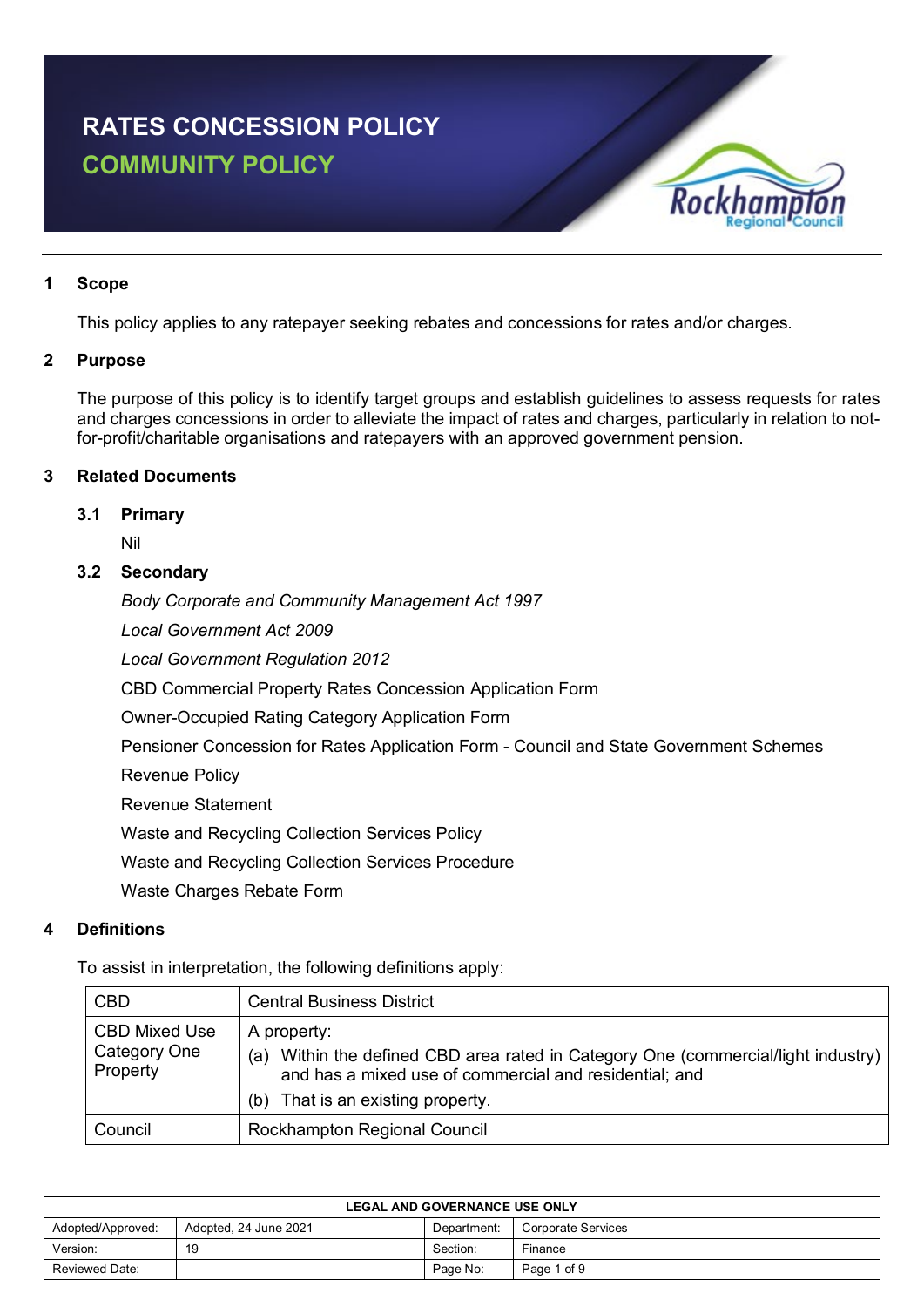| <b>Existing Property</b>        | A property as at 1 July 2018:<br>(a) Within the defined CBD area rated in Category One (commercial/light industry);<br>and                                                                                                                                                                                                                         |  |  |  |
|---------------------------------|----------------------------------------------------------------------------------------------------------------------------------------------------------------------------------------------------------------------------------------------------------------------------------------------------------------------------------------------------|--|--|--|
|                                 | (b) Has a mixed use of commercial and residential.                                                                                                                                                                                                                                                                                                 |  |  |  |
| Principal Place of<br>Residence | As defined in Council's Revenue Statement, a single dwelling house or dwelling unit<br>at which one owner of land must reside permanently for a minimum of six months of<br>the year.                                                                                                                                                              |  |  |  |
| Ratepayer                       | As defined in the Local Government Regulation 2012, a person who is liable to pay<br>rates or charges.                                                                                                                                                                                                                                             |  |  |  |
| Rates and<br>charges            | As defined in the Local Government Act 2009, are levies that a local government<br>imposes:<br>(a) On land; and<br>(b) For a service, facility or activity that is supplied or undertaken by:<br>The local government; or<br>(i)<br>Someone on behalf of the local government (including a garbage collection<br>(ii)<br>contractor, for example). |  |  |  |
| Region                          | Rockhampton Regional Area defined by the Local Government Areas of<br>Queensland.                                                                                                                                                                                                                                                                  |  |  |  |

# **5 Policy Statement**

Rate and/or charges concessions are considered for the following ratepayer categories, noting that Council's prompt payment discount is calculated on gross rates prior to concession.

# **5.1 Approved Government Pensioners**

The Queensland Government Pensioner Rate Subsidy Scheme is directed to the elderly, invalid or otherwise disadvantaged citizens of the community whose principal or sole source of income is a pension or allowance paid by Department of Human Services or the Department of Veterans' Affairs.

Unless stated otherwise, the terms and conditions of the Queensland Government Pensioner Rate Subsidy Scheme will apply to the application of the Council subsidy.

# **5.1.1 Eligibility**

The following ratepayers are eligible for a concession/subsidy:

- (a) A holder of a Queensland "Pensioner Concession Card" issued by Centrelink on behalf of the Department of Human Services or the Department of Veterans' Affairs, or
- (b) A holder of a Queensland "Repatriation Health Card For All Conditions" (Gold Card) issued by the Department of Veterans Affairs; or
- (c) A person receiving a Widow's Allowance; and
- (d) Is the owner or life tenant (either solely or jointly) of the property which is his/her principal place of residence; and
- (e) Has, either solely or jointly with a co-owner, the legal responsibility for the payment of rates and charges which are levied in respect of the property.

# **5.1.2 Applications for Concessions**

Applications for concessions are considered during the rating period (that is, half year). Applications received after the date of levy are considered only from the commencement of the current rating period. Rebates are not granted retrospectively without prior approval from the State Government Concessions unit.

| <b>LEGAL AND GOVERNANCE USE ONLY</b>                                            |    |          |             |  |
|---------------------------------------------------------------------------------|----|----------|-------------|--|
| Adopted/Approved:<br>Adopted, 24 June 2021<br>Corporate Services<br>Department: |    |          |             |  |
| Version:                                                                        | 19 | Section: | Finance     |  |
| Reviewed Date:                                                                  |    | Page No: | Page 2 of 9 |  |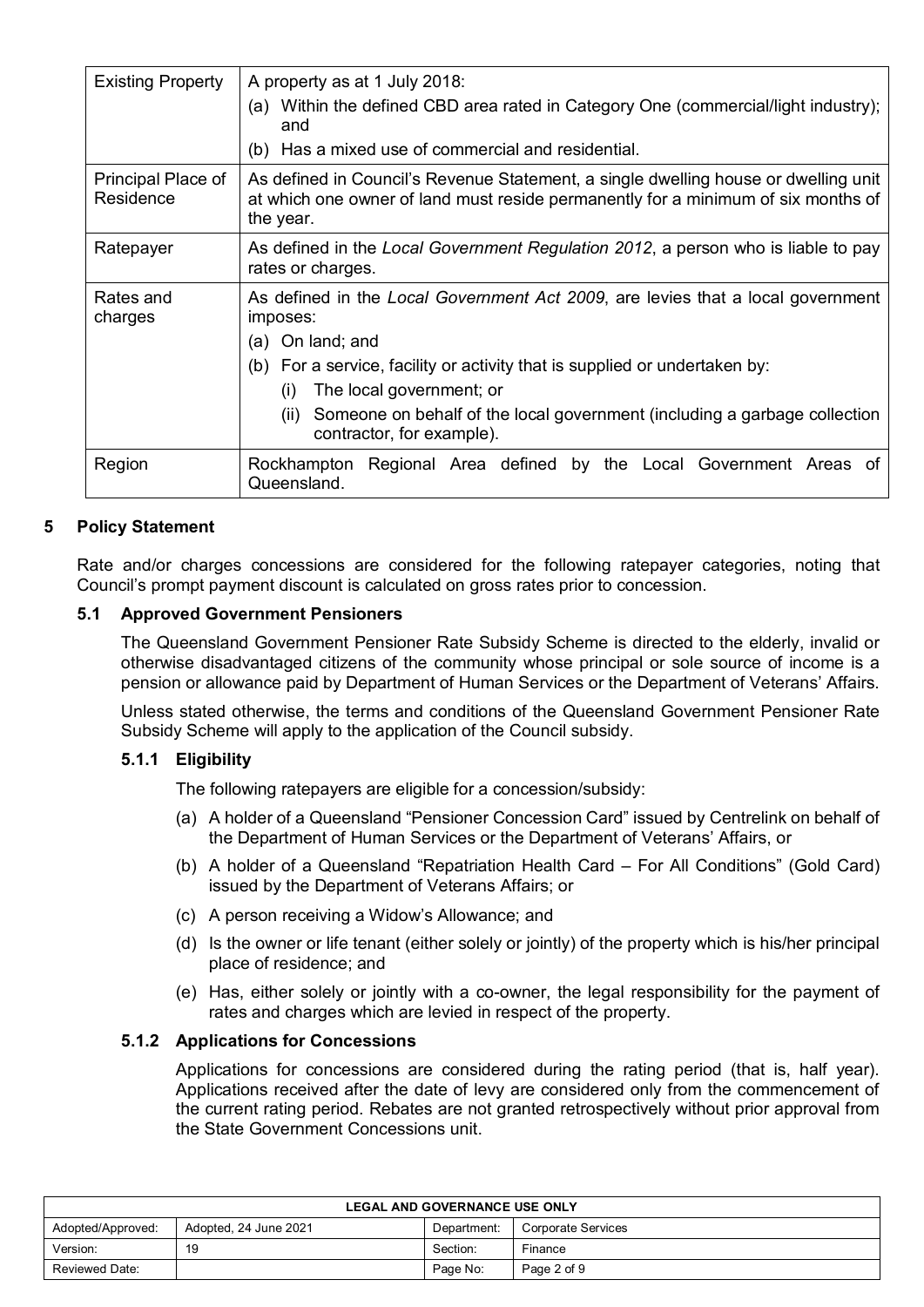A completed Pensioner Concession for Rates Application Form must be submitted. A new application is required when a change of address occurs.

#### **5.1.3 Amount of Rebate**

Approved ratepayers whose property in which they reside is located within the Region, may be entitled to a rebate of 20% (to a maximum of \$260 each year) on all rates levied in respect of each eligible property, excluding environment separate charge, special rates/charges, water consumption charges and rural and state fire levies/charges.

Should a person be entitled to only part of the State subsidy, because of part ownership of the property, or other relevant reason, the Council rebate would be similarly reduced.

#### **5.2 Not-For-Profit/Charitable Organisations**

Rate concessions are available to approved organisations whose objectives do not include the making of profit and who provide services to their membership and the community.

#### **5.2.1 Eligibility**

To be eligible, the not-for-profit/charitable organisation – an incorporated body must:

- (a) Not include the making of profit in its objectives;
- (b) Not charge a fee for service;
- (c) Be located within the Region and the majority of its members reside in the Region;
- (d) Not receive income from gaming machines and/or from the sale of alcohol in an organised manner (for example, bar with regular hours of operation with permanent liquor license);
- (e) Be the owner, lessee or life tenant of the property and is the incorporated bodies main grounds/base/club house or residence;
- (f) Either solely or jointly with a co-owner, have the legal responsibility for the payment of rates and charges which are levied in respect of the property; and
- (g) Not be a religious body or entity or educational institution recognised under State or Federal statute or law.

Should an applicant only have part ownership of the property, the Council concession is similarly reduced.

# **5.2.2 Applications for Concessions**

Eligibility for a concession is assessed by Council annually prior to the issue of the first rate notice each financial year (generally June/July). Organisations not automatically provided with a concession, and believe they meet the relevant criteria, may apply at any time. If an application is approved by Council, concessions are applied from the beginning of the current rating period (concessions are not applied retrospectively).

| <b>LEGAL AND GOVERNANCE USE ONLY</b>                                            |    |          |             |  |
|---------------------------------------------------------------------------------|----|----------|-------------|--|
| Adopted/Approved:<br>Adopted, 24 June 2021<br>Corporate Services<br>Department: |    |          |             |  |
| Version:                                                                        | 19 | Section: | Finance     |  |
| <b>Reviewed Date:</b>                                                           |    | Page No: | Page 3 of 9 |  |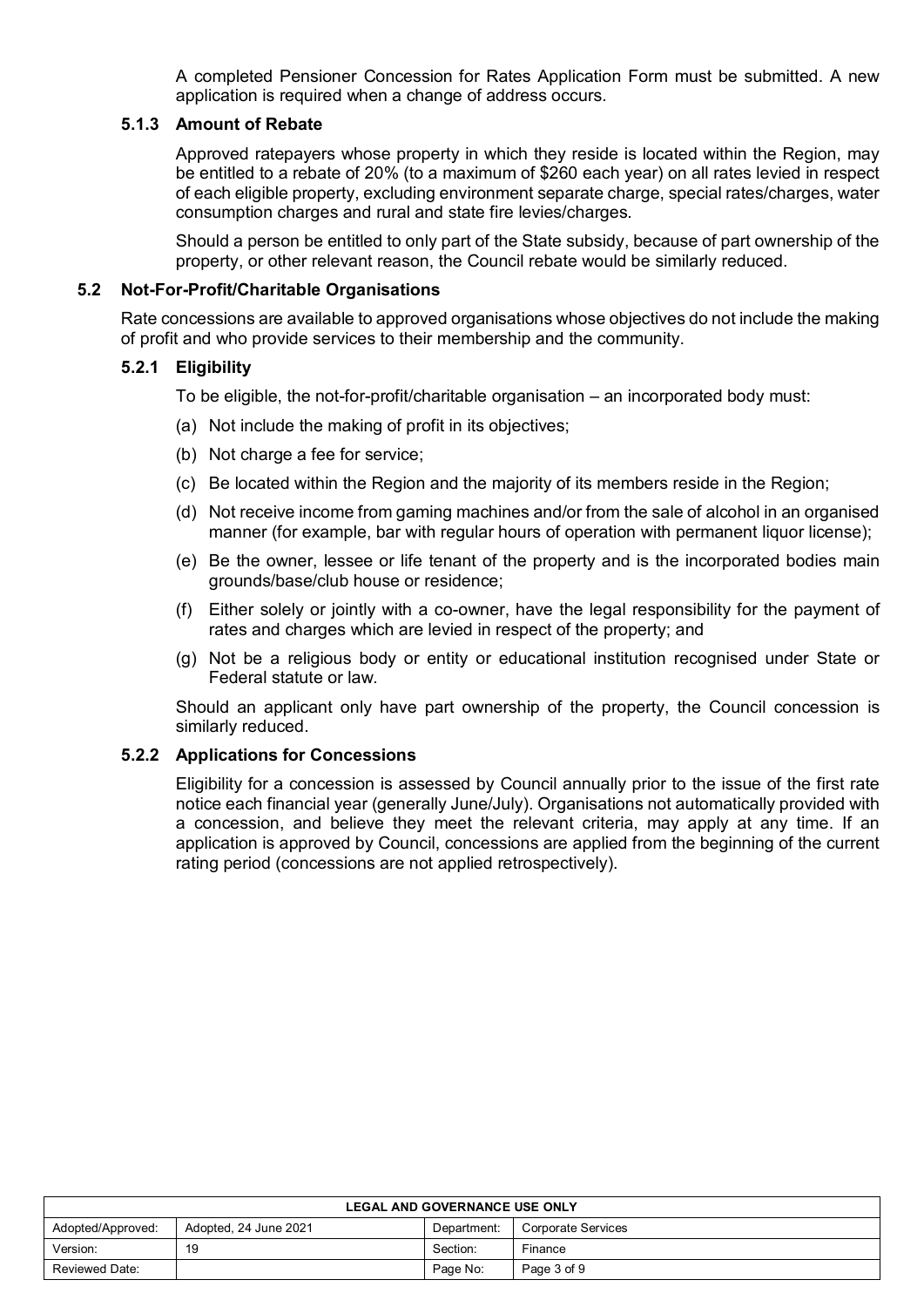# **5.2.3 Amount of Rebate**

The amount of rebate applied to eligible organisations are as follows:

(a) Category One – Surf Life Saving Organisations

```
Rebate Level General Rates – 100%
Rebate Level Separate Rates/Charges – 100%
Rebate Level Special Rates/Charges – 0%
Rebate Level Water Access Charges – 50%
Rebate Level Water Consumption Charges – Charged at residential rates
Rebate Level Sewerage Charges – 50%
Rebate Level Waste Charges – 50%
Cap – N/A
```
(b) Category Two – Showground Related Organisations

```
Rebate Level General Rates – 100%
Rebate Level Separate Rates/Charges – 100%
Rebate Level Special Rates/Charges – 0%
Rebate Level Water Access Charges – 50%
Rebate Level Water Consumption Charges – Charged at residential rates
Rebate Level Sewerage Charges – 50%
Rebate Level Waste Charges – 50%
Cap – N/A
```
(c) Category Three – Kindergartens

```
Rebate Level General Rates – 50%
Rebate Level Road Network Separate Charge – 50% 
Rebate Level Special Rates/Charges – 0%
Rebate Level Environment Separate Charge – 0%
Rebate Level Water Access Charges – 50%
Rebate Level Water Consumption Charges – Charged at residential rates
Rebate Level Sewerage Charges – 50%
Rebate Level Waste Charges – 50%
Cap – $ 1,000.00
```
(d) Category Four – Charitable Organisations Benefiting the Aged/Disadvantaged

Rebate Level General Rates – 100% Rebate Level Separate Rates/Charges – 100% Rebate Level Special Rates/Charges – 0% Rebate Level Water Access Charges – 50% Rebate Level Water Consumption Charges – 0% Rebate Level Sewerage Charges – 50% Rebate Level Waste Charges – 50% Cap – \$ 1,000.00 for Service Charges only

(e) Category Five – Sporting Clubs and Associations – Without Liquor and Gaming Licenses

Rebate Level General Rates – 100% Rebate Level Separate Rates/Charges – 100% Rebate Level Special Rates/Charges – 0% Rebate Level Water Access Charges – 55% Rebate Level Water Consumption Charges – Charged at residential rates Rebate Level Sewerage Charges – 55% Rebate Level Waste Charges – 55% Cap – \$ 4,000.00 for Service Charges only

| <b>LEGAL AND GOVERNANCE USE ONLY</b>                                            |    |          |             |  |
|---------------------------------------------------------------------------------|----|----------|-------------|--|
| Adopted, 24 June 2021<br>Adopted/Approved:<br>Corporate Services<br>Department: |    |          |             |  |
| Version:                                                                        | 19 | Section: | Finance     |  |
| Reviewed Date:                                                                  |    | Page No: | Page 4 of 9 |  |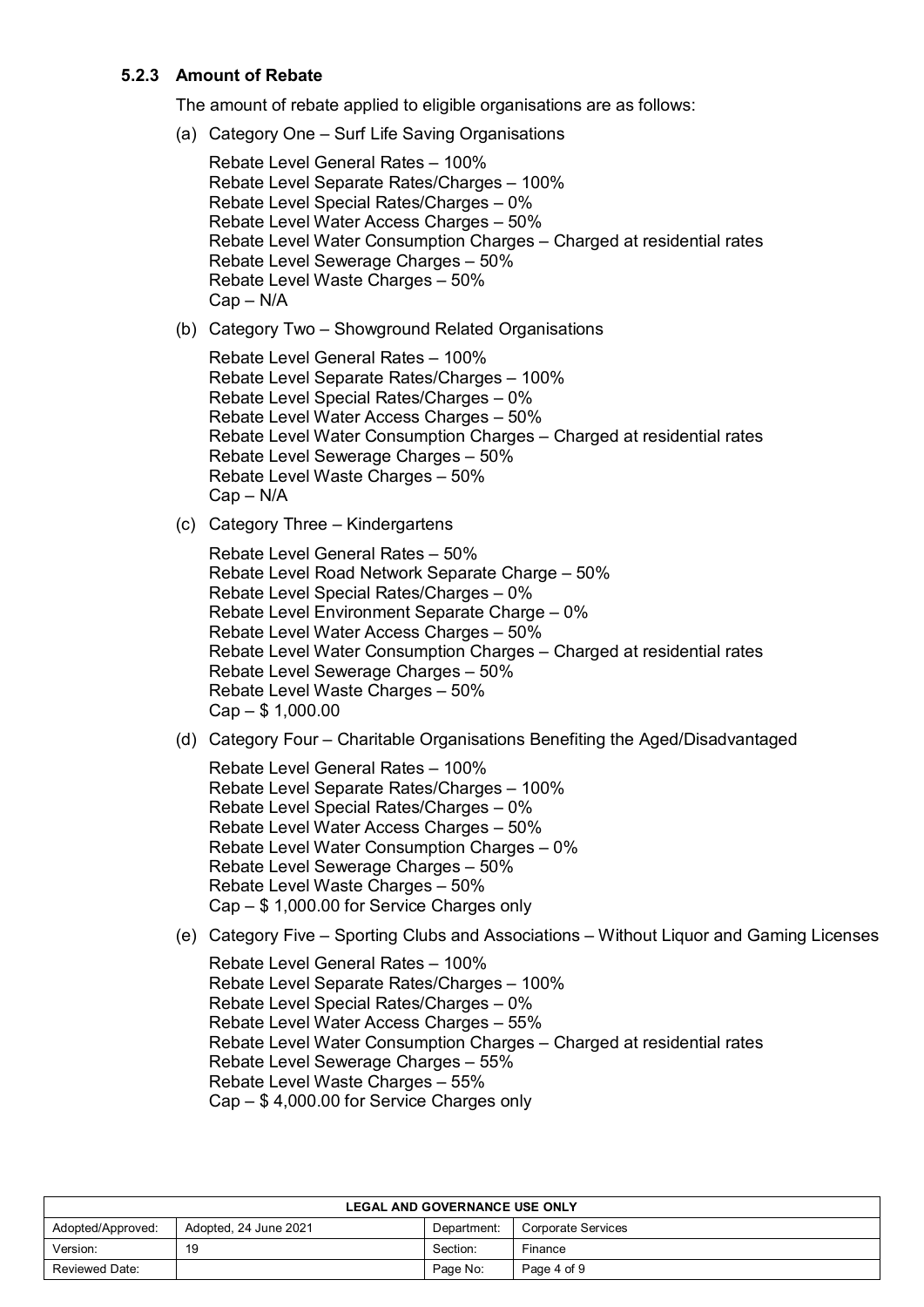(f) Category Six – Sporting Clubs and Associations – With Liquor Licenses but No Gaming Licenses

Rebate Level General Rates – 100% Rebate Level Separate Rates/Charges – 100% Rebate Level Special Rates/Charges – 0% Rebate Level Water Access Charges – 55% Rebate Level Water Consumption Charges – Charged at residential rates Rebate Level Sewerage Charges – 55% Rebate Level Waste Charges – 55% Cap – \$ 4,000.00

(g) Category Seven – Sporting Clubs and Associations situated on highly valued leasehold land – With Liquor Licenses but No Gaming Licenses

Rebate Level General Rates – 85% Rebate Level Road Network Separate Charge – 75% Rebate Level Environment Separate Charge – 0% Rebate Level Special Rates/Charges – 0% Rebate Level Water Access Charges – 50% Rebate Level Water Consumption Charges – Charged at residential rates Rebate Level Sewerage Charges – 50% Rebate Level Waste Charges – 50% Cap – \$ 2,000.00 for Service Charges only Applies to Assessment Number 105813 – Rockhampton Bowls Club only.

(h) Category Eight – Sporting Clubs and Associations – With Liquor and Gaming Licenses

Rebate Level General Rates – 0% Rebate Level Separate Rates/Charges –0% Rebate Level Special Rates/Charges – 0% Rebate Level Water Access Charges – 0% Rebate Level Water Consumption Charges – 0% Rebate Level Sewerage Charges – 0% Rebate Level Waste Charges – 0% Cap – N/A

(i) Category Nine - All Other Not-For- Profit/Charitable Organisations

Rebate Level General Rates – 100% Rebate Level Separate Rates/Charges – 100% Rebate Level Special Rates/Charges – 0% Rebate Level Water Access Charges – 55% Rebate Level Water Consumption Charges – Charged at residential rates Rebate Level Sewerage Charges – 55% Rebate Level Waste Charges – 55% Cap – \$ 3,000.00 for Service Charges only.

(j) Category Ten - Rural Fire Brigade

Rebate Level General Rates – 100% Rebate Level Separate Rates/Charges – 100% Rebate Level Special Rates/Charges – 0% Rebate Level Water Access Charges – 100% Rebate Level Water Consumption Charges – 100% Rebate Level Sewerage Charges – 100% Rebate Level Waste Charges – 100% Cap – N/A

NOTE: Sewerage charges are not levied in respect of public amenities blocks that are locked and controlled by clubs.

| <b>LEGAL AND GOVERNANCE USE ONLY</b>                                            |    |          |             |  |
|---------------------------------------------------------------------------------|----|----------|-------------|--|
| Adopted/Approved:<br>Adopted, 24 June 2021<br>Corporate Services<br>Department: |    |          |             |  |
| Version:                                                                        | 19 | Section: | Finance     |  |
| Reviewed Date:                                                                  |    | Page No: | Page 5 of 9 |  |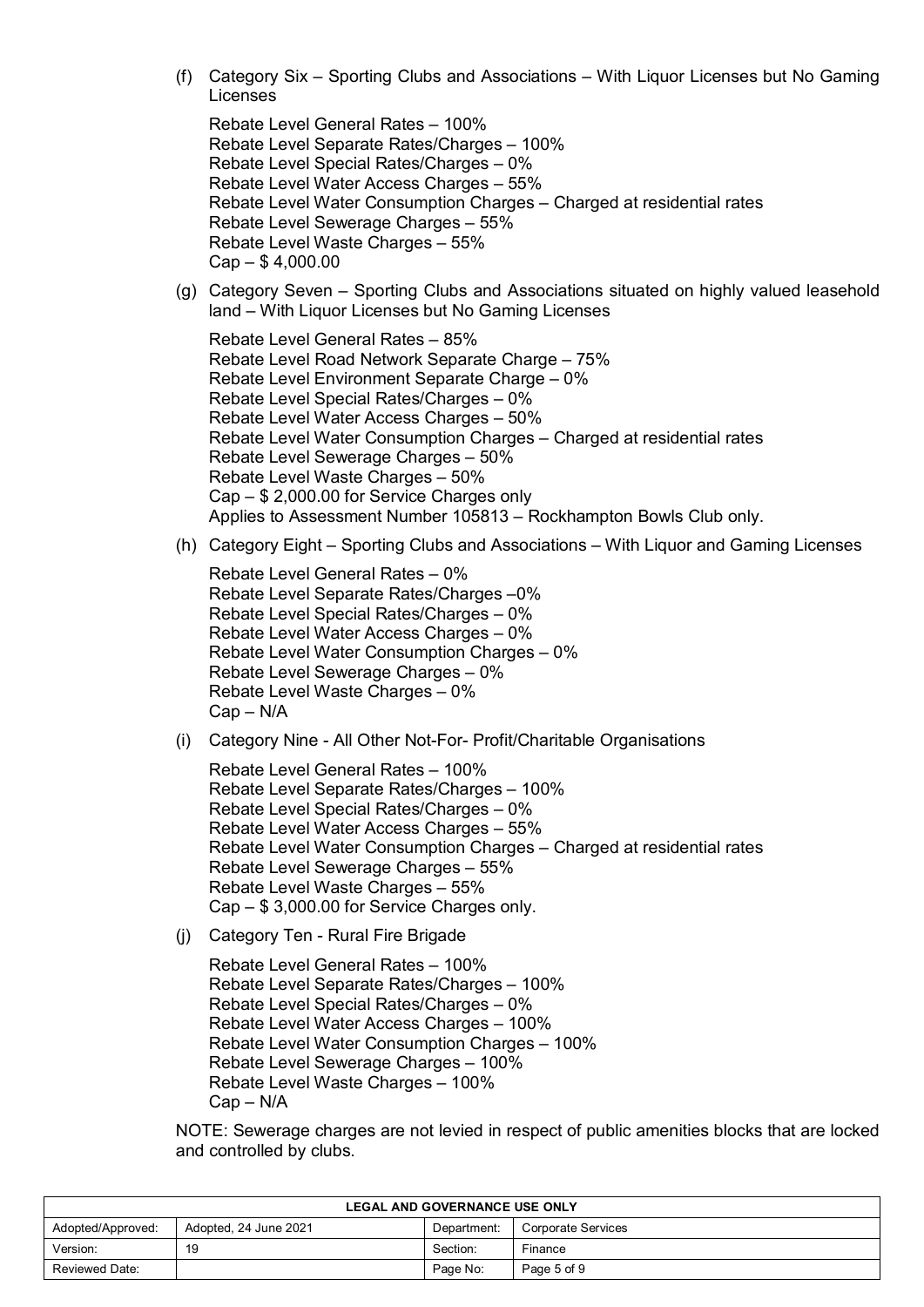# **5.3 General Rate Rebates**

In accordance with Chapter 4, Part 10 of the *Local Government Regulation 2012*, the properties where 100% rebate of general rates applies may be exempted from payment of general rates in lieu of the provision of a rebate.

# **5.4 Permits to Occupy Pump Sites and Separate Pump Site Assessments**

Council will grant rebates on the following basis for those assessments that only contain pump sites and where the land area is 25 square metres or less, provided the ratepayer as shown on the assessment is the owner of another property in the Region on which the separate charges and general rates have been levied:

- (a) Separate Charges 100% rebate
- (b) General Rates Maximum rebate of \$600.00.

# **5.5 Water Consumption Charges**

Council will grant a rebate on the following basis for the following assessments:

- (a) 237107 Gracemere Lakes Golf Club
- (b) 237109 Gracemere Bowling Club

Water Consumption Charges – 50% rebate.

#### **5.6 Lot 1 South Ulam Rd, Bajool**

Council will grant a rebate on the following basis for the following assessment:

146963-2 – being Lot 1 South Ulam Rd, Bajool (L1 MLG80014 Parish of Ultimo)

- (a) General Rate 100%
- (b) Road Network Charge 100%
- (c) Environment Separate Charge 100%

#### **5.7 Limit in Increases in Rates and Charges**

For the 2021-2022 financial year Council will not be resolving to limit any increases in rates and charges.

#### **5.8 Rockhampton CBD Commercial Properties with Mixed Residential Use**

The purpose of this concession is to encourage inner city residential living and reduce vacancies in the Rockhampton CBD by providing an incentive for commercial property owners within the defined CBD area (as per Appendix A - Rockhampton CBD Extent) to utilise unoccupied commercial space for residential purposes. Residential purposes is defined as any space constructed and permitted for residential use and occupied by the owner or tenant as a residence.

Council will consider granting a concession of up to \$2,200 per annum or a maximum of 75% of the general rate whichever is the lesser for a CBD mixed use category one property. The concession is primarily intended to facilitate the adaptation of established vacant commercial spaces, particularly above ground floor, to residential use.

#### **5.8.1 Conditions**

The following conditions apply:

- (a) The residential component should not be vacant longer than six months within the financial year;
- (b) Verification of use may be provided by a registered real estate agent or through prearranged inspection by a Council officer; and
- (c) Properties receiving the concession must advise Council if the residential use is discontinued.

| <b>LEGAL AND GOVERNANCE USE ONLY</b>                                            |    |          |         |  |
|---------------------------------------------------------------------------------|----|----------|---------|--|
| Adopted/Approved:<br>Adopted, 24 June 2021<br>Corporate Services<br>Department: |    |          |         |  |
| Version:                                                                        | 19 | Section: | Finance |  |
| Page No:<br>Page 6 of 9<br>Reviewed Date:                                       |    |          |         |  |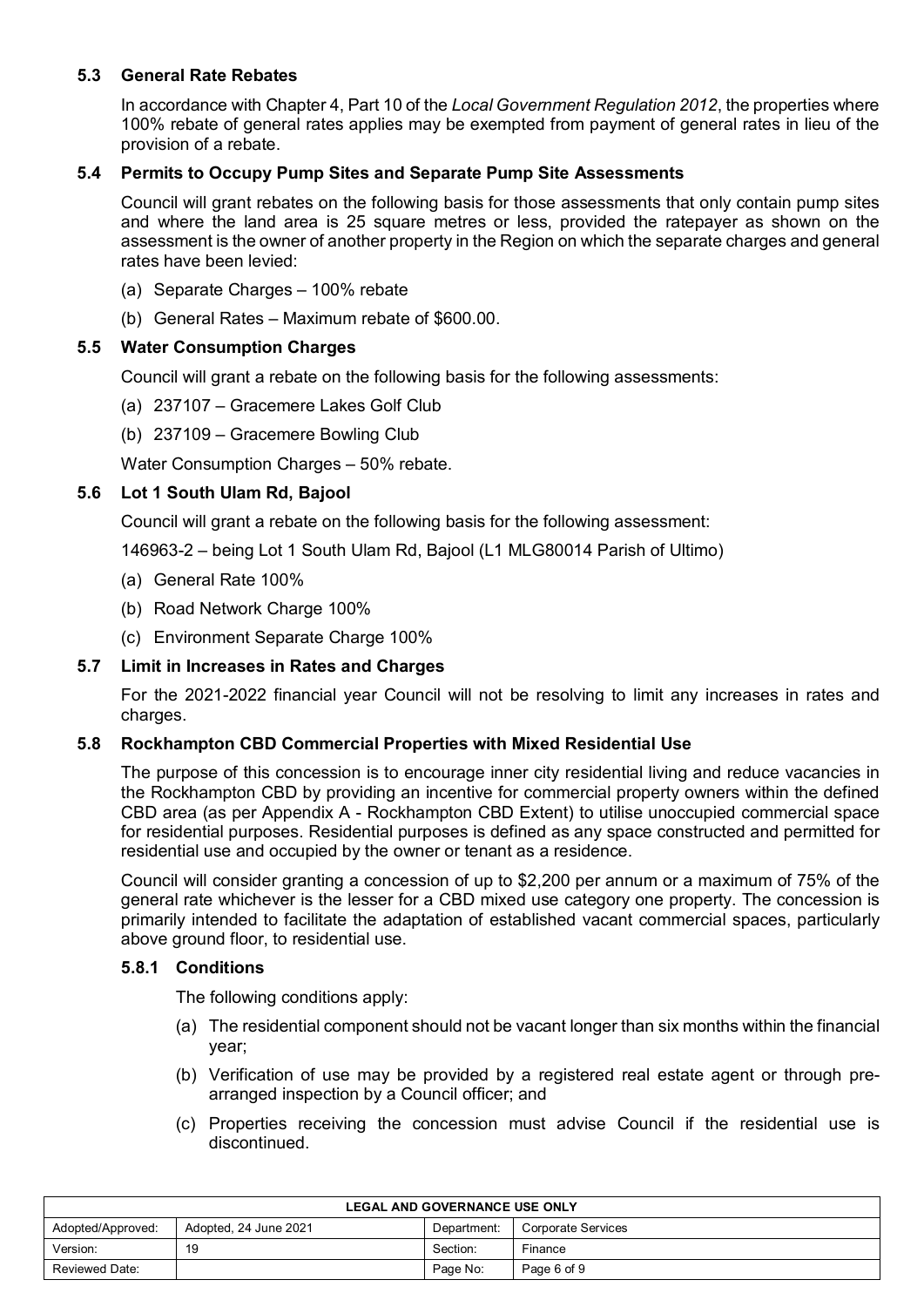The rates concession may be subject to reversal if the above conditions are not adhered to.

#### **5.8.2 Applications for Concession**

To apply, a completed CBD Commercial Property Rates Concession Application Form must be submitted and will be subject to approval by Council.

Applications for concessions will be considered during the rating period (that is, half year). Applications received after the date of levy will be considered only from the commencement date of the current rating period (concessions are not applied retrospectively).

# **5.9 Leased Council Vacant Land**

Council will grant rebates of 100% of the general rate and separate charges on vacant land owned or held by Council as trustee if the land is leased to another person and the land is not used for any business or commercial/industrial purpose.

In accordance with Chapter 4, Part 10 of the *Local Government Regulation 2012*, properties where 100% rebate of general rates and separate charges apply may be exempt from the payment of general rates and separate charges in lieu of the provision of a rebate.

#### **5.10 Waste Rebates for Multi-Residential Unit Developments**

The purpose of this concession is to waive the waste/recycling charge where it has been deemed by Council impractical for Council to provide waste and recycling collection services to a multi-residential unit development consisting of six or more individual attached or semi attached premises or units for which a community title scheme exists under the *Body Corporate and Community Management Act 1997*.

Council may grant a concession of 100% of the waste/recycling charge for each multi-residential unit or units for which a community title scheme exists.

#### **5.10.1 Applications for Concession**

To apply, a completed Waste Charges Rebate Form must be submitted and will be subject to approval by Council.

Applications will be considered during the rating period (that is, half year). The concession may be applied retrospectively for the full financial year where the service has not been provided in accordance with this policy and the Waste and Recycling Collection Services Policy and **Procedure** 

#### **6 Review Timelines**

This policy is reviewed when any of the following occur:

- (a) Annually in accordance with the Revenue Statement;
- (b) The related information is amended or replaced; or
- (c) Other circumstances as determined from time to time by the Council.

| <b>LEGAL AND GOVERNANCE USE ONLY</b>                                            |    |          |             |  |
|---------------------------------------------------------------------------------|----|----------|-------------|--|
| Adopted, 24 June 2021<br>Adopted/Approved:<br>Corporate Services<br>Department: |    |          |             |  |
| Version:                                                                        | 19 | Section: | Finance     |  |
| Reviewed Date:                                                                  |    | Page No: | Page 7 of 9 |  |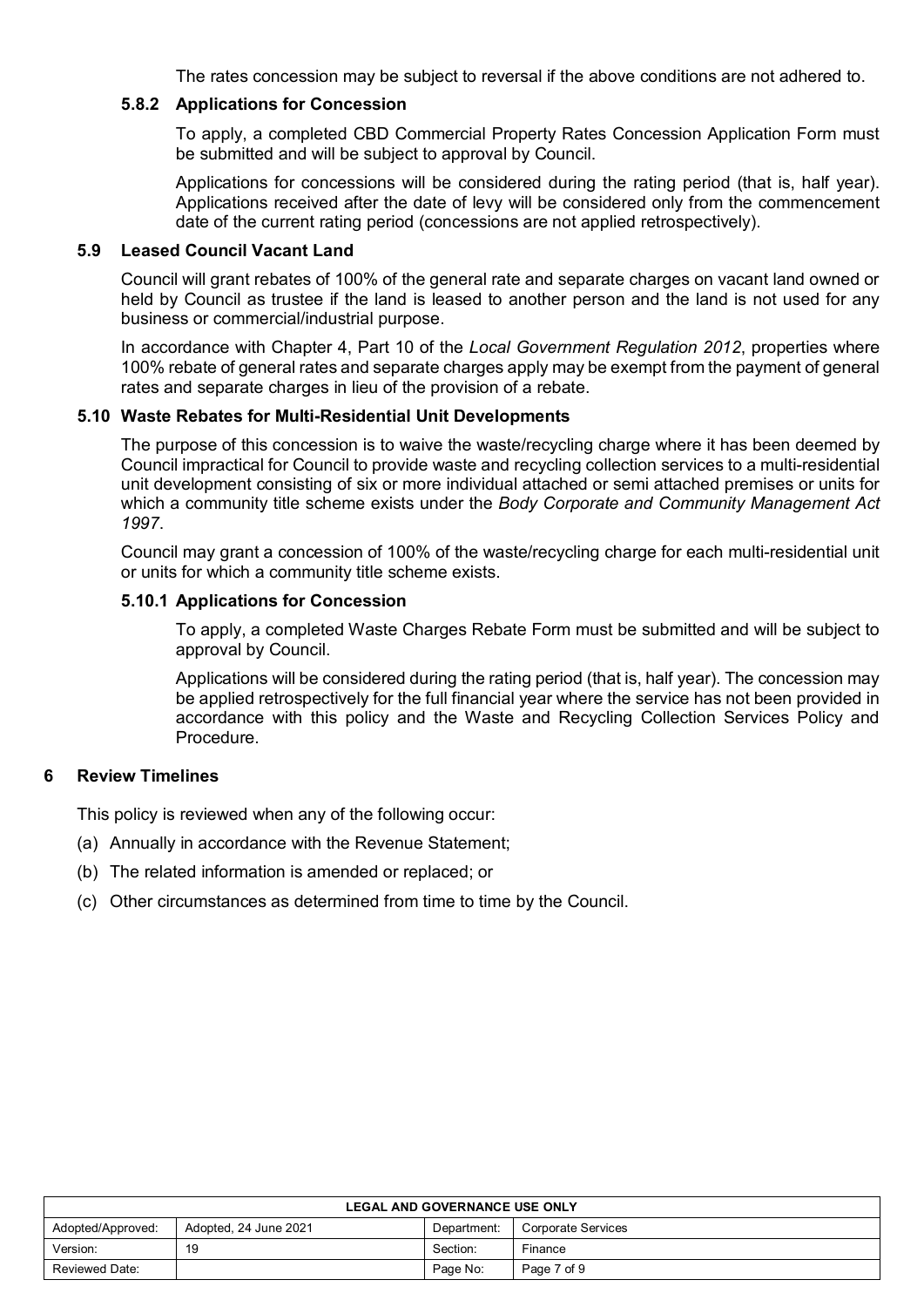# **7 Responsibilities:**

| Sponsor                       | <b>Chief Executive Officer</b> |
|-------------------------------|--------------------------------|
| <b>Business Owner</b>         | Deputy Chief Executive Officer |
| <b>Policy Owner</b>           | <b>Chief Financial Officer</b> |
| <b>Policy Quality Control</b> | Legal and Governance           |

# **OUR VALUES**



**ROCKHAMPTON REGIONAL COUNCIL** 

| <b>LEGAL AND GOVERNANCE USE ONLY</b>                                            |    |          |             |
|---------------------------------------------------------------------------------|----|----------|-------------|
| Adopted/Approved:<br>Adopted, 24 June 2021<br>Corporate Services<br>Department: |    |          |             |
| Version:                                                                        | 19 | Section: | Finance     |
| Reviewed Date:                                                                  |    | Page No: | Page 8 of 9 |